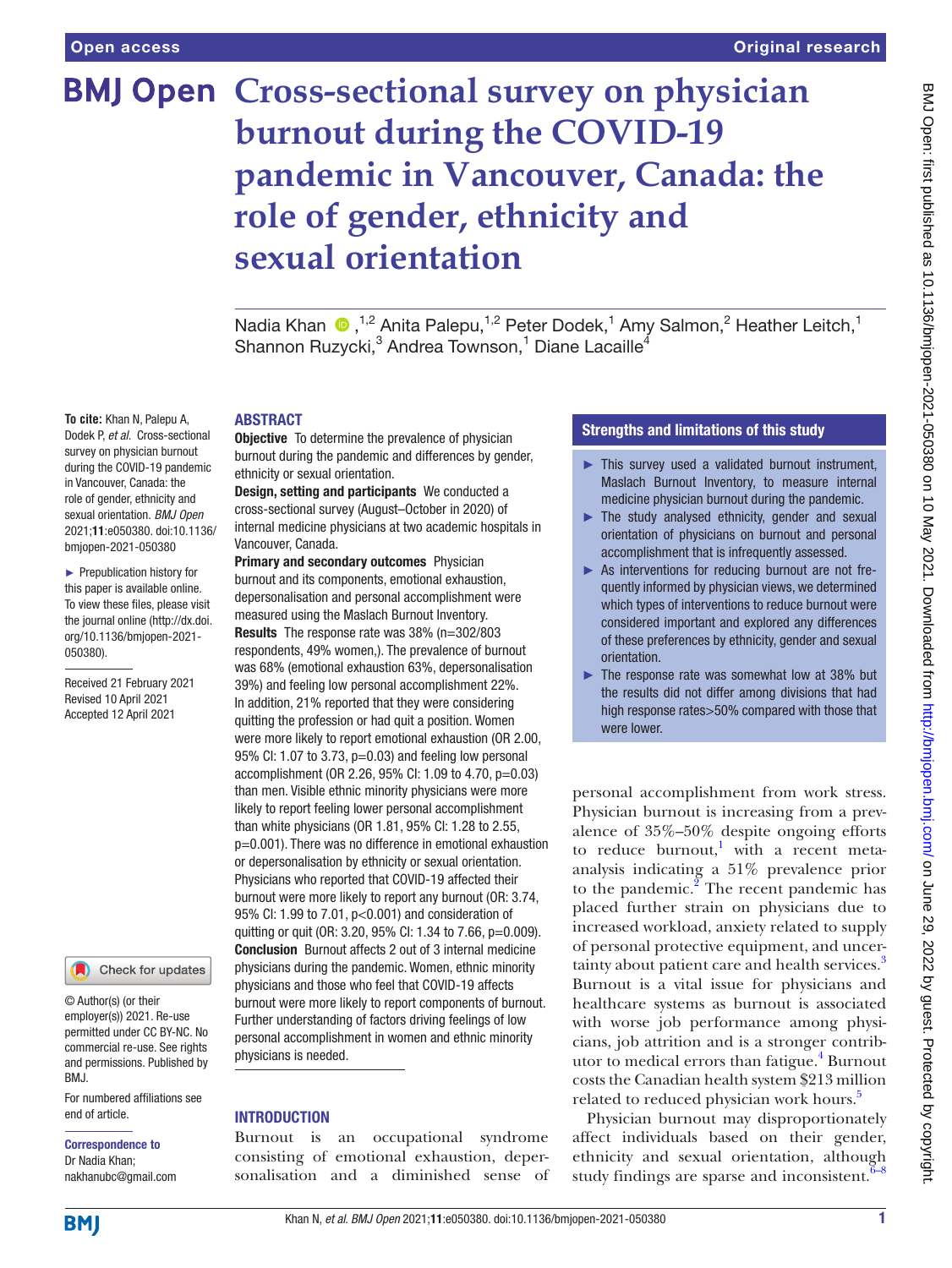Among women, unequal patient expectations, greater hours spent on child rearing and gender discrimination may contribute to the increased emotional exhaustion experienced relative to men.<sup>[6](#page-6-5)</sup> Ethnic minority physicians experience more exclusion, and racial discrimination relative to white physicians<sup>[7](#page-6-6)</sup> and sexual minority medical students experience more depression than heterosexual medical students.<sup>[8](#page-6-7)</sup> The pandemic may further amplify these structural inequities. The Public Health Agency of Canada reports that women, racialized Canadians and essential workers are disproportionately affected by the COVID-19 pandemic.<sup>9</sup> According to the American Medical Association, COVID-19 exacerbated inequities, not just for patients, but also for physicians.[10](#page-6-9) These issues may not only impact the prevalence of burnout, but also influence the potential solutions for mitigating burnout.

Thus, we sought to evaluate the prevalence of burnout, determinants, work-to-life conflict, considerations of quitting and views on potential interventions to reduce burnout during the pandemic and to examine whether these measures differed by gender, ethnicity and sexual orientation among physicians who worked in the department of medicine at two academic, tertiary care hospitals in Vancouver, Canada.

#### **METHODS**

We conducted a cross-sectional online survey of physician members of the department of medicine at the University of British Columbia at two tertiary care hospital sites. The study reporting followed the Strengthening the Reporting of Observational Studies in Epidemiology Checklist.

#### Participants and setting

All active members of the department of medicine working at two academic, tertiary care hospitals in Vancouver were identified through division email lists. The department of medicine is the largest department in the Faculty of Medicine at the University of British Columbia (803 members with 37% women) and is a mix of academic (114 with 30% women) and clinical faculty. While all participants worked at either or both of the two tertiary care centres, physicians also worked at community hospitals, private practice or hospital ambulatory clinics, and rural or outreach sites. Participants provided informed consent.

#### **Survey**

Content experts in physician burnout from the research team developed the survey questions based on the literature on burnout. The online questionnaire was administered using the Qualtrics survey platform (Qualtrics, Provo, Utah) for web and mobile-based administration. The survey was pretested with a representative group of six physicians within the department of medicine to ensure that the questions and formatting were clear. Based on this, wording and the flow of demographic and intervention questions were then modified accordingly.

#### Demographic and practice characteristics

We collected information on gender (man, woman, nonbinary person or prefer not to say), number of children (of any age), age, ethnicity (white, South Asian, Asian or Pacific Islander, or other) and sexual orientation (identify as lesbian, gay, bisexual, two-spirited or queer (LGBTQ), or identify as heterosexual). We collected years in practice, specialty including if the specialty was directly responsible for caring for patients with COVID-19 (intensive care or general internal medicine), hours per week spent on clinical, and academic (teaching, research, administrative, medical education) activities, on call duties per month, number of weekend days working in a month, and use of electronic medical records (EMR) systems.

#### Burnout, consideration of quitting and work-to-life conflict

The Maslach Burnout Inventory—Human Services Survey for Medical Personnel (MBI) was used to assess burnout as this is the most widely used standard to measure burnout for healthcare professionals.<sup>11</sup> This validated instrument includes 22 items, each scored from 0 to 6 based on self-reported frequency of the feeling addressed by each item. In addition to providing an overall measure of burnout, the instrument enables the measurement of the three distinct domains of burnout using summated ratings. The emotional exhaustion domain consists of nine items (eg, I feel emotionally drained from my work) for a total score range of 0–54. The depersonalisation domain consists of five items (eg, I do not really care what happens to some patients) for a total score range of 0–30. The personal accomplishment domain consists of eight items (eg, I have accomplished many worthwhile things in this job) for a total score range of 0–48. The presence of physician burnout was defined as an emotional exhaustion score ≥27 or depersonalisation score ≥10, consistent with criteria used in other studies $12$  and those with scores less than this were considered as not experiencing burnout. We used the same cut-points for defining the presence of emotional exhaustion or not and depersonalisation or not. Feeling low personal accomplishment (defined as a score ≤33) was evaluated separately from overall burnout[.12](#page-6-11) Evidence linked one-point changes in burnout scores with meaningful differences in selfperceived major medical errors, reductions in work hours and suicidal ideation.<sup>13</sup>

Respondents were asked if they had ever left a position or considered quitting a position now for any reason. We assessed work-to-life conflict using one item from a national study on burnout among physicians: 'My work schedule leaves me enough time for my personal/family life' (strongly agree, agree, neutral, disagree, strongly disagree). $14$  The presence of work-to life conflict was considered if respondents disagreed with that statement. Physicians were also asked if they felt that the COVID-19 pandemic increased their feelings of burnout (agree, neither agree nor disagree or disagree).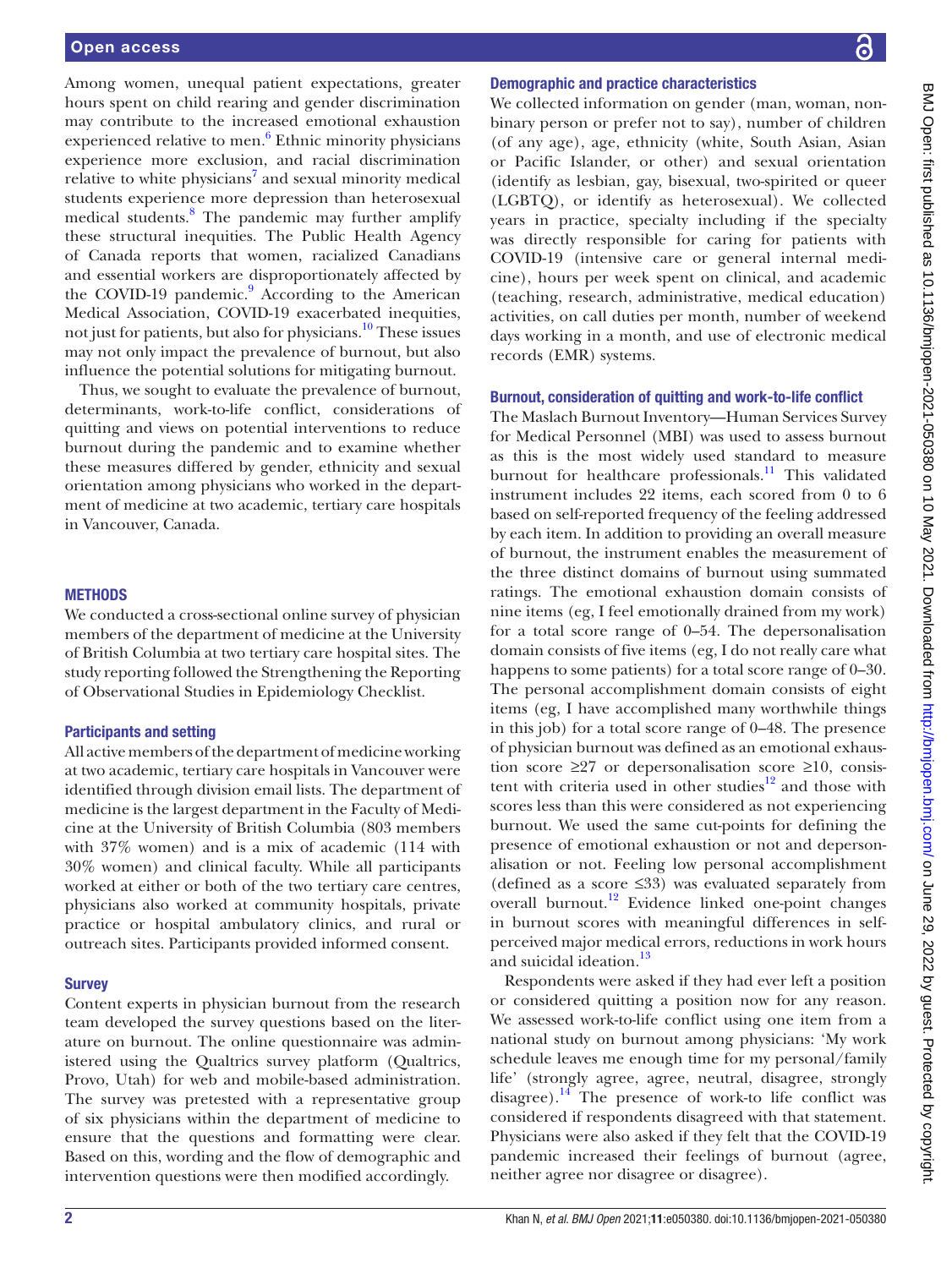#### Ratings of interventions to reduce or prevent physician burnout by physicians

Respondents were asked to rate on a scale of 1–10 the importance of various interventions to reduce or prevent burnout. These potential interventions included personlevel and organisation-level interventions that were derived from systematic reviews of interventions that were considered to reduce burnout.<sup>15-17</sup>

#### Procedures

Electronic links to the questionnaires were emailed from August to October 2020 using updated email lists from the divisions. We employed a modified Dilman approach  $18$  to recruit participants including an initial email-out from the research team followed by two reminders via email. There were no limitations on time to respond. Survey responses were anonymous, and no incentives were provided.

#### Patient and public involvement

No patients were involved with this study as it pertained to physicians only. Physicians were involved throughout the study process.

#### Statistical analysis

Based on these data from a convenience sample, standard descriptive summary statistics were used to characterise the physician respondents, survey scores and ratings of interventions. Separate multivariable logistic regression models were developed to assess associations with overall burnout, burnout subscales (eg, emotional exhaustion vs not and depersonalisation vs not), quitting and worklife conflict. All models included the following explanatory variables: age, gender, ethnicity (dichotomised to white or visible ethnic minority physician due to sample size), sexual orientation, clinical hours, attribution of COVID-19 affecting burnout, division, weekend days worked and on call duties. We tested for the presence of interactions between gender and ethnicity as well as gender and sexual orientation in these models. As these interactions were non-significant, we present the models without the interaction terms. Missing values ranged from 14% to 17.5% across all survey questions (14% missing MBI). From available data, there were no statistically significant differences by division, age, gender, ethnicity or clinical hours worked among those with missing data and those without. Missing values were excluded from analyses (complete case analysis); therefore, our estimates are conservative. All tests were two sided, and the level of significance was 0.05. All analyses were done using STATA V.12.0 (Texas, USA).

#### **RESULTS**

Of the 803 (37% (297/803) women) physicians invited to participate in the questionnaire, we received 302 responses (38% response rate with 31% with complete responses (49% women)). Response rates by division ranged from 13% to 96% ([figure](#page-2-0) 1 and [table](#page-3-0) 1).



<span id="page-2-0"></span>Figure 1 Prevalence of burnout by division %. ICU, intensive care unit. GIM, general internal medicine, ID, infectious disease, PMR, physical medicine and rehabilitation.

As presented in [table](#page-3-0) 1, most respondents with complete data were between ages 35 and 50 years and had children. Almost half were women (122/249), no persons identified as non-binary and 2% (6/249) of respondents preferred not to provide their gender. Almost one-third (78/249) of physician respondents identified as a visible ethnic minority. There were  $6\%$  (15/249) of individuals who identified as LGBTQ. While almost all respondents worked clinically, 28% (70/249) included research in their portfolio, 37% (93/249) conducted medical education work and 22% (55/249) also carried out administrative work.

#### Overall burnout prevalence

The prevalence of burnout was 68% among all respondents, 71% (86/121) among women and 64% (75/117) among men (p=0.25). Burnout was reported by 60%  $(9/15)$  of persons who identified as LGBTQ. The prevalence of burnout by ethnicity was: white physicians 71%  $(117/165)$ , South Asian physicians  $68\%$   $(13/19)$ , physicians identifying as other ethnicities 78% (14/18) and Asian and Asian Pacific Islander physicians 54% (22/41) (p=0.88). Burnout was highest in those who were 36–50 years at 74% (93/125) and lower with increasing age categories; 51–65 years was  $68\%$   $(48/71)$  and  $66$  years and older had a prevalence of burnout of 32% (6/19) ( $p=0.03$ ). The prevalence of burnout ranged from  $46\%$  to 100% across divisions ([figure](#page-2-0) 1). Divisions with a response rate of >55% had a similar prevalence of burnout compared with divisions with lower response rates (65% vs 70%, p=0.40). Burnout was not significantly different in those divisions primarily responsible for caring for patients with COVID-19 compared with other divisions  $(71\% (35/49)$  vs 68%  $(135/200)$ , p=0.60).

As discerned in [table](#page-3-0) 1, from the bivariable analysis of demographic and work characteristics with burnout, only age and clinical work hours were significantly associated. However, there were no demographic or work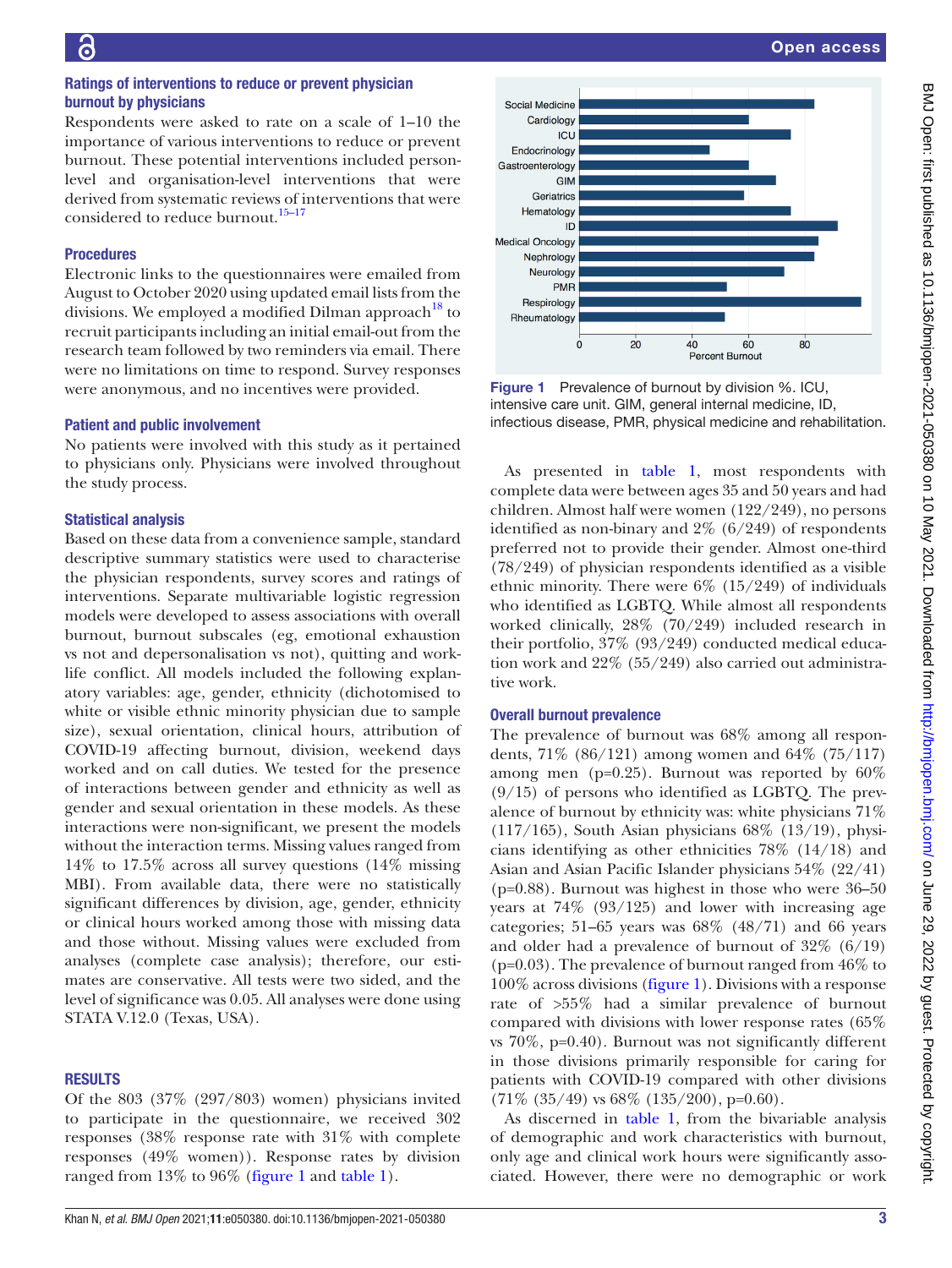<span id="page-3-0"></span>Table 1 Baseline characteristics according to physician burnout, %(n)\*

| <b>Characteristics</b>                | No burnout<br>$N = 79$ | <b>Burnout</b><br>$N = 170$ | P value |
|---------------------------------------|------------------------|-----------------------------|---------|
| Demographics                          |                        |                             |         |
| Age                                   | 13.9(11)               | 12.5(21)                    | 0.03    |
| $25 - 35$ years                       | 40.5 (32)              | 54.8 (92)                   |         |
| 36-50 years                           | 29.1 (23)              | 29.2 (49)                   |         |
| $51 - 65$ years                       | 16.4 (13)              | 3.6(6)                      |         |
| 66 years or older                     |                        |                             |         |
| Women                                 | 44.3 (35)              | 52.7 (87)                   | 0.23    |
| Ethnicity                             |                        |                             | 0.88    |
| White                                 | 62.3 (48)              | 70.7 (118)                  |         |
| Asian or Pacific Islander             | 24.7 (19)              | 13.2 (22)                   |         |
| South Asian                           | 7.8(6)                 | 7.78 (13)                   |         |
| Other                                 | 5.2(4)                 | 8.4 (14)                    |         |
| <b>LGBTQ</b>                          | 7.6(6)                 | 5.4(9)                      | 0.32    |
| Children                              |                        |                             | 0.52    |
| No children                           | 23.1 (18)              | 31.1 (52)                   |         |
| 1-2 children                          | 50 (39)                | 47.9 (80)                   |         |
| 3 or more children                    | 26.9 (21)              | 21 (35)                     |         |
| Work characteristics                  |                        |                             |         |
| Medicine specialty                    |                        |                             | 0.54    |
| General internal medicine             | $12.8(10)$ .           | $13.5(23)$ .                |         |
| Medical oncology                      | 6.4(5)                 | 16.4 (28)                   |         |
| Neurology                             | 11.5(9)                | 14.0 (24)                   |         |
| Rheumatology                          | 18 (14)                | 8.8(15)                     |         |
| <b>PMR</b>                            | 12.8 (10)              | 6.4(11)                     |         |
| ICU                                   | 5.1(4)                 | 7.0 (12)                    |         |
| Cardiology                            | 5.1(4)                 | 3.5(6)                      |         |
| Endocrinology                         | 9 (7)                  | 3.5(6)                      |         |
| Gastroenterology                      | 5.1(4)                 | 3.5(6)                      |         |
| Infectious diseases                   | $\leq$ 4               | 6.4 (11)                    |         |
| Social medicine†                      | $\leq$ 4               | 2.9(5)                      |         |
| Other divisions                       | 10.1(8)                | 13.5 (23)                   |         |
| Divisions primarily                   | 17.7 (14)              | 20.5 (35)                   | 0.61    |
| responsible for COVID-19              |                        |                             |         |
| care<br>Appointment                   |                        |                             | 0.86    |
| Clinical                              |                        |                             |         |
| Research                              | 92.4 (73)              | 90.6 (155)                  |         |
|                                       | 27.9 (22)              | 28.7 (49)                   |         |
| Medical education                     | 31.7 (25)              | 39.2 (67)                   |         |
| Administration<br>Clinical duty hours | 15.2 (12)              | 25.2 (43)                   | 0.04    |
| >40 hours/week                        |                        |                             |         |
|                                       | 52.1 (38)              | 46.5 (72)                   |         |
| >60 hours/week                        | 8.2(6)                 | 21.9 (34)                   | 0.27    |
| Weekend days working/<br>month        |                        |                             |         |
| None                                  | 25.3 (20)              | 17.8 (30)                   |         |
| $1 - 2$                               | 44.3 (35)              | 52.1 (88)                   |         |
| $3 - 4$                               | 25.3 (20)              | 19.5 (33)                   |         |
| 5 or more                             | 5.1(4)                 | 10.7 (18)                   |         |

**Continued** 

### Table 1 Continued

| No burnout<br>$N=79$ | <b>Burnout</b><br>$N = 170$ | P value  |
|----------------------|-----------------------------|----------|
|                      |                             | 0.9      |
| 20.5(16)             | 15.8(26)                    |          |
| 47.4 (37)            | 55.8 (92)                   |          |
| 32.1(25)             | 28.5(47)                    |          |
| 45.6 (36)            | 75.2 (127)                  | < 0.0001 |
|                      |                             |          |

\*14–17.5% missing data excluded.

†Social Medicine is a new division that includes a focus on addictions and social determinants of health

.ICU, intensive care unit; LGBTQ, lesbian, gay, bisexual, two-spirited or queer; PMR, physical medicine and rehabilitation.

characteristics associated with overall burnout in the multivariable analyses [\(figure](#page-3-1) 2).

#### Emotional exhaustion, depersonalisation and personal accomplishment

The overall prevalence of emotional exhaustion was 63% (157/250) and depersonalisation was 39% (99/251). Feeling low personal accomplishment was present in 22% (55/249). From [figure](#page-4-0) 3, women were more likely to report emotional exhaustion (adjusted OR (AOR) 2.00, 95% CI: 1.07 to 3.73, p=0.03) and feeling low personal accomplishment (AOR 2.26, 95% CI: 1.09 to 4.70, p=0.03) than men. There was no gender difference for depersonalisation. Visible minority physicians were more likely to report feeling low personal accomplishment compared with white respondents (AOR 1.81, 95% CI: 1.28 to 2.55, p=0.001). Younger respondents were more likely to report depersonalisation than older physicians (AOR 0.60, 95% CI: 0.40 to 0.90, p=0.015). There was no association between ethnicity, sexual orientation, or interaction terms of gender and ethnicity or of gender and sexual orientation, with emotional exhaustion or



<span id="page-3-1"></span>Figure 2 Multivariate association of burnout, work-life conflict and consideration of quitting or having quit. LGBTQ, lesbian, gay, bisexual, two-spirited or queer. EMR, electronic medical record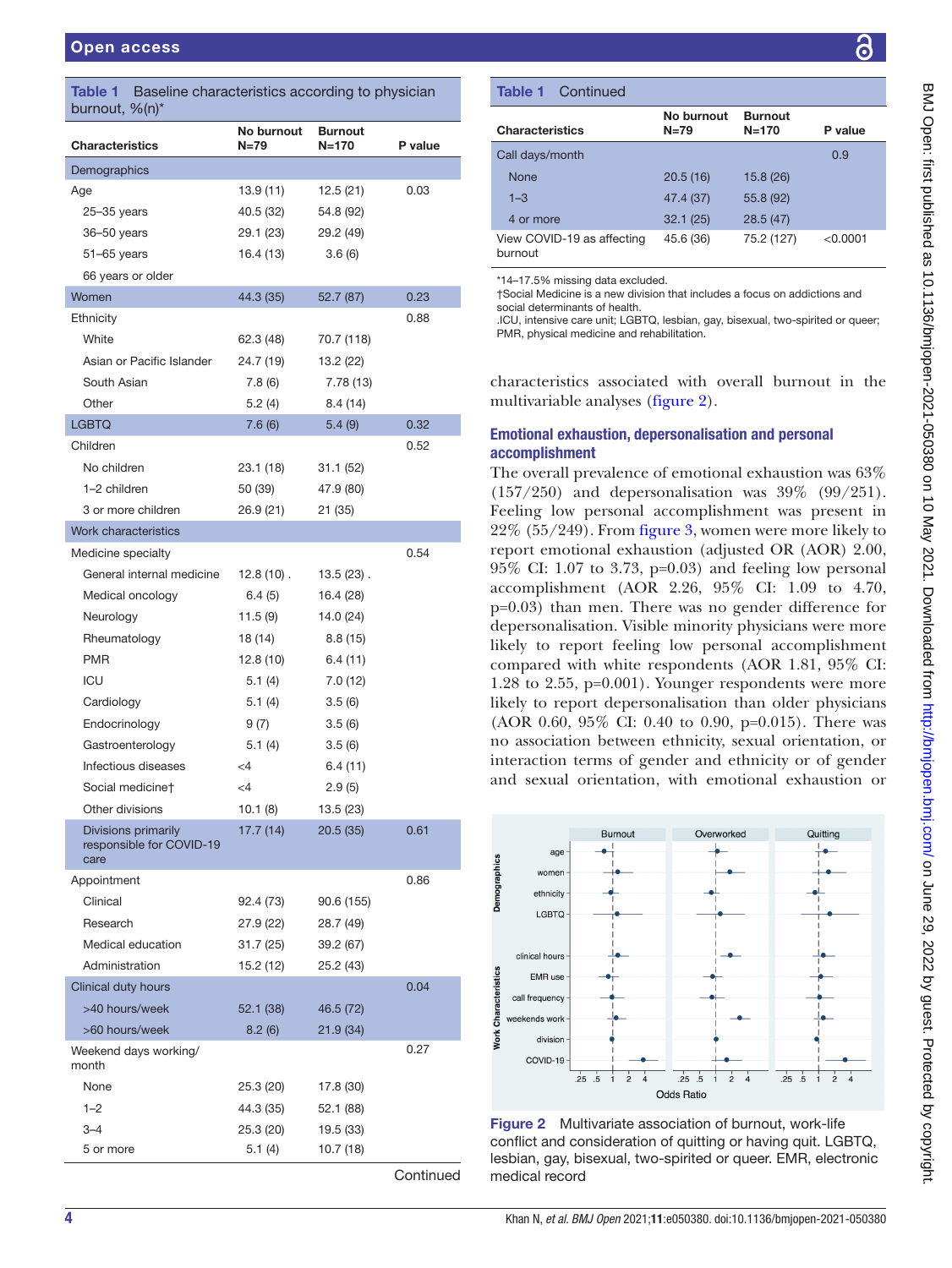

<span id="page-4-0"></span>Figure 3 Multivariate association of burnout subscales, high emotional exhaustion, high depersonalisation and low personal accomplishment. LGBTQ, lesbian, gay, bisexual, two-spirited or queer. EMR, electronic medical record

depersonalisation. There was no association between sexual orientation or the interaction terms of gender and ethnicity or gender and sexual orientation and feelings of low personal accomplishment.

# Having quit or consideration of quitting, and work-to life conflict

Twenty one per cent of respondents reported that they quit a position or are considering quitting a work position (12% (30/257) quit a position and 9% (22/257) were considering quitting). There were no associations between age, gender, ethnicity, or sexual orientation or work characteristics and considering quitting or having quit ([figure](#page-3-1) 2). Forty-one per cent (105/255) of respondents reported work-to-life conflict, not having enough time for personal or family life because of work. There were no associations between gender, ethnicity, or sexual orientation and reporting work-to-life conflict. However, increased clinical hours and working more weekend days were associated with a greater likelihood of reporting work-to-life conflict.

### Perceptions about COVID-19 affecting burnout

Physicians who reported that COVID-19 affected their burnout were also more likely to report overall burnout (AOR 3.74, 95% CI: 1.99 to 7.01, p<0.001), emotional exhaustion (AOR 3.21, 95% CI: 1.73 to 5.95, p<0.001) and depersonalisation (AOR 2.47, 95% CI:1.29 to 4.73, p=0.006), but not feelings of low personal accomplishment. Similarly, those who reported that COVID-19 affected burnout were more likely to have quit or considering quitting a work position (AOR: 3.20, 95% CI: 1.34 to 7.66, p=0.009).

# Views on potential interventions to mitigate burnout and promote wellness

Respondents rated interventions focusing on improving organisational factors to reduce burnout and promote



<span id="page-4-1"></span>Figure 4 Ratings on strategies to reduce burnout and promote well-being.

wellness as of high importance [\(figure](#page-4-1) 4). Ratings of importance did not significantly differ by gender, ethnicity or sexual orientation for each intervention. The interventions with the highest importance ratings were reducing inefficient work processes and non-physician clerical work. The interventions with the lowest importance ratings were increasing social events, leadership skills and career training.

# **DISCUSSION**

During the COVID-19 pandemic, although most of our respondents feel a sense of personal accomplishment, burnout and emotional exhaustion are high. Physicians who endorse that COVID-19 affects their feelings of burnout are more likely to report burnout and to consider quitting a work position or have quit a position. Women and visible minority physicians are more likely to report components of burnout compared with their white counterparts during the pandemic.

The prevalence of burnout and its components in the current study are generally higher than those reported prior to the pandemic. A systematic review of 176 studies from 2018 reported a prevalence of overall burnout of 48.7%, emotional exhaustion of 36.7% and depersonalisation of 32.1% among studies using similar burnout measures.[12](#page-6-11) Also, a recent meta-analysis of 22, 778 medical and surgical residents identified a 51% aggregate preva-lence prior to the pandemic.<sup>[2](#page-6-1)</sup> However, given significant heterogeneity in the physician subjects sampled, location and study dates, it is challenging to directly compare prevalence before and after the pandemic. Recent studies from China, Italy and the USA report similarly high rates of burnout among healthcare workers but most do not use standardised, benchmarked burnout questionnaires or examine personal accomplishment.<sup>19-22</sup> Our analysis highlights that physicians perceived that COVID-19 increased their burnout. However, burnout was high across all divisions studied regardless of whether they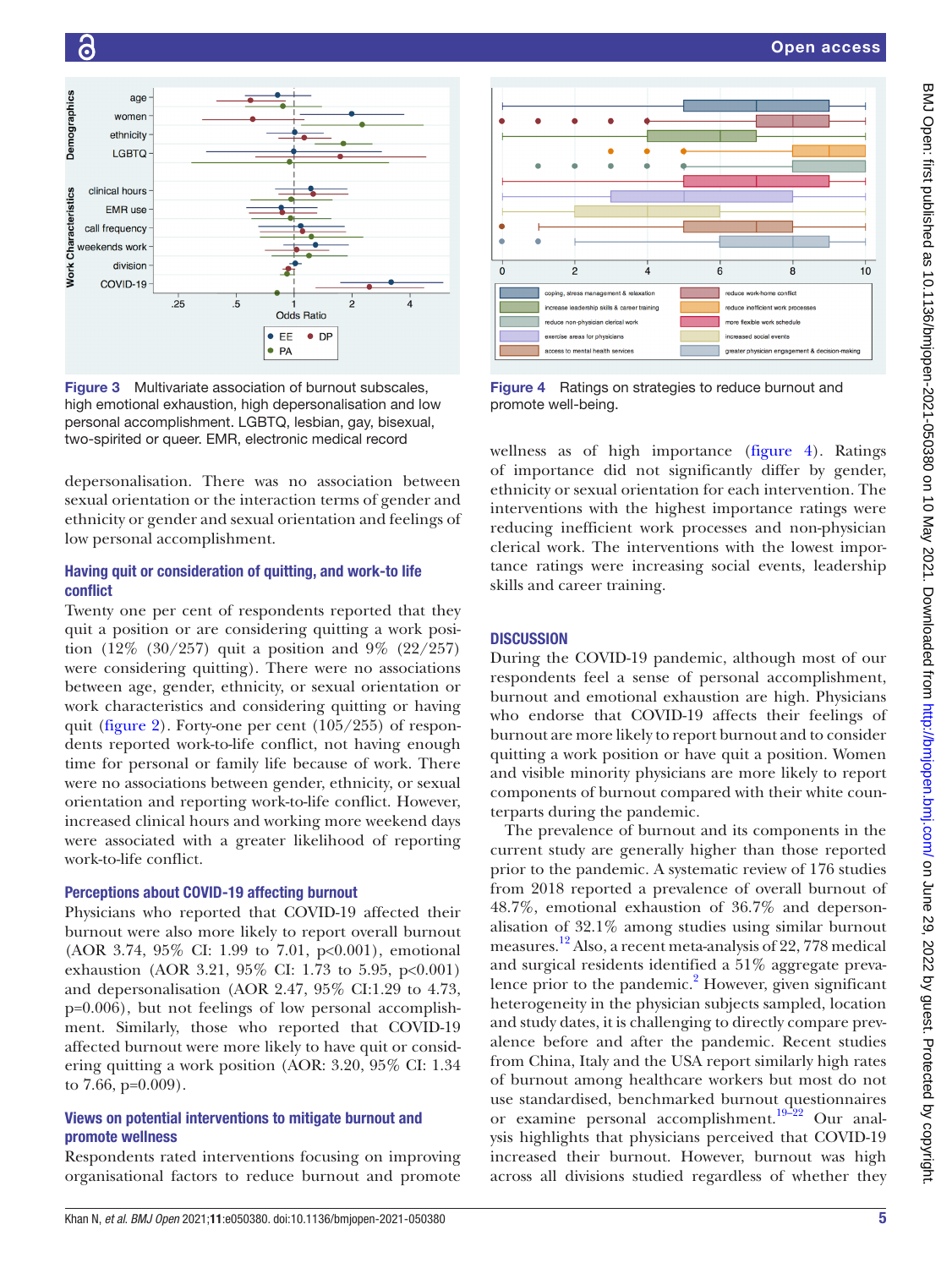were responsible for caring for patients with COVID-19 or not. This suggests a widespread impact of the pandemic and the restrictions imposed including anxiety related to supply of personal protective equipment, uncertainty and significant shift in clinical practice to virtual care.<sup>23</sup> In a recent analysis of surgeons, knowing a person who died from COVID-19 infection or someone who acquired a COVID-19 infection increased the risk of depression, anxiety, stress and post-traumatic stress disorder, irre-spective of being deployed for COVID-related work.<sup>[24](#page-6-18)</sup> Increased work hours, concerns over infecting family members, lack of support from peers, limited resources and overwork were identified as drivers of burnout and emotional exhaustion during the pandemic. $21\,22$ 

Given recent social movements focused on racial inequity and the amplification the effects of social disparities during the pandemic, $25$  our finding that more women experience emotional exhaustion and both women and visible minority physicians are more likely to report feeling low personal accomplishment than their counterparts is important. Although inconsistent, studies of physicians before the pandemic reported a higher risk of emotional exhaustion in women than men. $26\frac{27}{27}$ There are few studies examining gender or ethnicity on burnout during the pandemic. However, a recent analysis of medical trainees demonstrated that women were more likely to report stress compared with men. $^{20}$  $^{20}$  $^{20}$  The reasons underlying the high prevalence of emotional exhaustion in women during the pandemic may include more family stress, greater child-raising responsibility than men, increased risk of depression<sup>28</sup> and less supportive work environments.<sup>[6 26 27](#page-6-5)</sup> Working parents spent an additional 6 hours caring for their children and women took more than two-thirds of that additional time during the pandemic in Canada and elsewhere.<sup>[29](#page-6-24)</sup> However, we did not find any gender differences in our one item question on work-to-life conflict. Further, the increased hours spent are thought to be at the expense of academic productivity in women $30$  and may contribute to feeling low personal accomplishment compared with men. The literature is also inconsistent regarding the impact of race on burnout or its components.  $7 \times 31 \times 32$  A previous national US survey found that minority physicians were less likely to report burnout including emotional exhaustion and depersonalisation compared with white, non-Hispanic physicians,<sup>33</sup> whereas others demonstrated no difference in burnout. However, with increased COVID-19 infections, incidents of racial discrimination increased dramatically and this 'double pandemic'<sup>[31](#page-6-27)</sup> may place greater strain on visible minority physicians. Although our study also found no difference in emotional exhaustion and depersonalisation by ethnicity, we identified a greater likelihood of feeling low personal accomplishment. The reasons underlying a feeling of low personal accomplishment in these groups are unknown but may be related to higher prevalence of imposter syndrome, a syndrome where an individual doubts their skills, or accomplishments, increased discrimination or being less

likely recognised for their accomplishments than their counterparts[.7 30 32 33](#page-6-6) Although our study did not find any differences in burnout among sexual minority groups, a previous analysis of medical students found greater rates of depression than heterosexual medical students.<sup>8</sup>

Given the high prevalence of burnout, strategies to reduce burnout are needed urgently. Most interventions studied thus far include person level interventions to improve resilience and coping with effective tools such as online cogni-tive behavioural therapy.<sup>[34](#page-6-28)</sup> There are fewer studies evaluating additional components that address system-level issues including optimising work quality or quantity. Further, there are few studies evaluating physician preferences for person level, work quality or quantity interventions. In this study, ratings for the interventions that reduced work inefficiencies and non-physician clerical work were rated similarly highly among gender, ethnicity or sexual orientation subgroups. This extends the findings from other observational studies that satisfaction with workflow, relationship with colleagues, time and resources for continuing medical education, opportunity to affect decision making, workload and having a trusted advisor were associated with lower likelihood of burnout.<sup>15</sup> These interventions that addressed work quality were highly rated, whereas person-level interventions were less highly rated. New interventions should focus on combining personlevel interventions, with system-level approaches that address work quantity and quality interventions.

This study systematically examined burnout using standard measures of burnout during the pandemic. However, there are several limitations to note. First, response rates were somewhat low which increases the risk of non-response bias. However, response rates were comparable to other physician surveys $^{35\,36}$  despite the significant increase in workload during the pandemic and burnout prevalence was nevertheless elevated in divisions that had high response rates. Second, the number of physicians who identified as LGBTQ or non-binary gender was low that may have underestimated any differences. Third, we were not able to quantify any incremental effect of the pandemic on burnout, as we did not have comparable data just prior to the pandemic. Perceptions of COVID-19 impacting feelings of burnout may be subject to confirmation bias. Finally, we sampled physicians from the department of medicine and these results may not necessarily extend to other physician groups such as emergency, primary care, or surgical specialties or allied healthcare workers.

#### **CONCLUSION**

Burnout during the pandemic is affecting two out of every three physicians in this sample. Emotional exhaustion and feeling low personal accomplishment are more prevalent in certain groups including women or visible minority physicians. Interventions reducing inefficient work practices and non-physician work is urgently needed and considered of highly important by all groups. Interventions for improving feelings of personal accomplishment that target gender and ethnic disparities among physicians must also be considered.